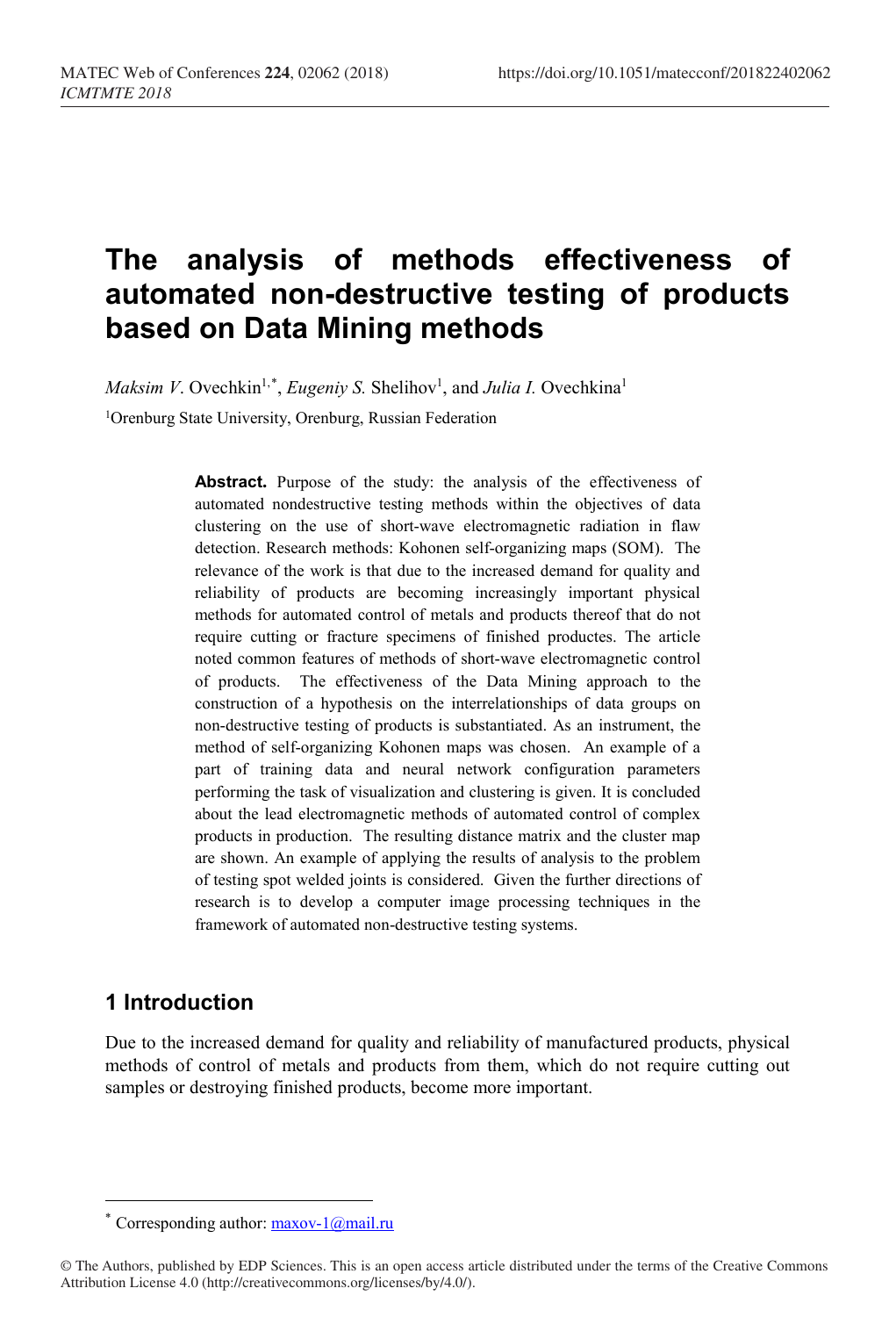Thus, the process control system based on the results of diagnostics of technical objects are widely distributed in various industries. In particular, they include systems of optical control and diagnostics of welded joints, as well as non-destructive testing and diagnostics of parts and structures [1]. According to the research of the Russian scientist N.P. Aleshin [2] ian estimate of the detectability of defects by various types of NQM was drawn up. (fig. 1).

Based on the research, it can be concluded that the leaders in efficiency are the following methods: acoustic, radiation, optical and eddy current.

It is known that the energy of electromagnetic radiation increases with the frequency of the wave [3]. On the basis of this, shortwave methods, in addition to electromagnetic and radiation, can include capillary (using ultraviolet translucence), since all these methods have a common nature as a control mechanism, and principles for analyzing the results.



**Fig. 1.** Methods of nondestructive testing evaluation diagram.

### **2 Data Mining - analysis based on self-organizing maps of Kohonen**

Let us analyze the relevance of methods using self-organizing Kohonen maps. This technology relates to the field of Data Mining analysis. Traditional methods of data analysis (statistical methods) are mainly oriented to checking verification-driven data mining and on "rough", exploratory analysis, which forms the basis of online analytical processing (Online Analytical Processing, OLAP), while one of the main provisions of Data Mining – the search for non-obvious patterns. Data Mining tools can find such patterns independently and also independently build hypotheses about interrelations. Since it is the formulation of hypotheses about dependencies is the most difficult task, Data Mining advantage compared with other methods of analysis is obvious. Most statistical methods to identify relationships in data use the concept of averaging over a sample, leading to operations on non-existent quantities, while Data Mining operates on real values.

A self-organizing map (SOM) or self-organizing feature map is a type of artificial neural network that is trained using unsupervised learning to produce a low-dimensional, discretized representation of the input space of the training samples, called a map, and is therefore a method to do dimensionality reduction. Self-organizing maps differ from other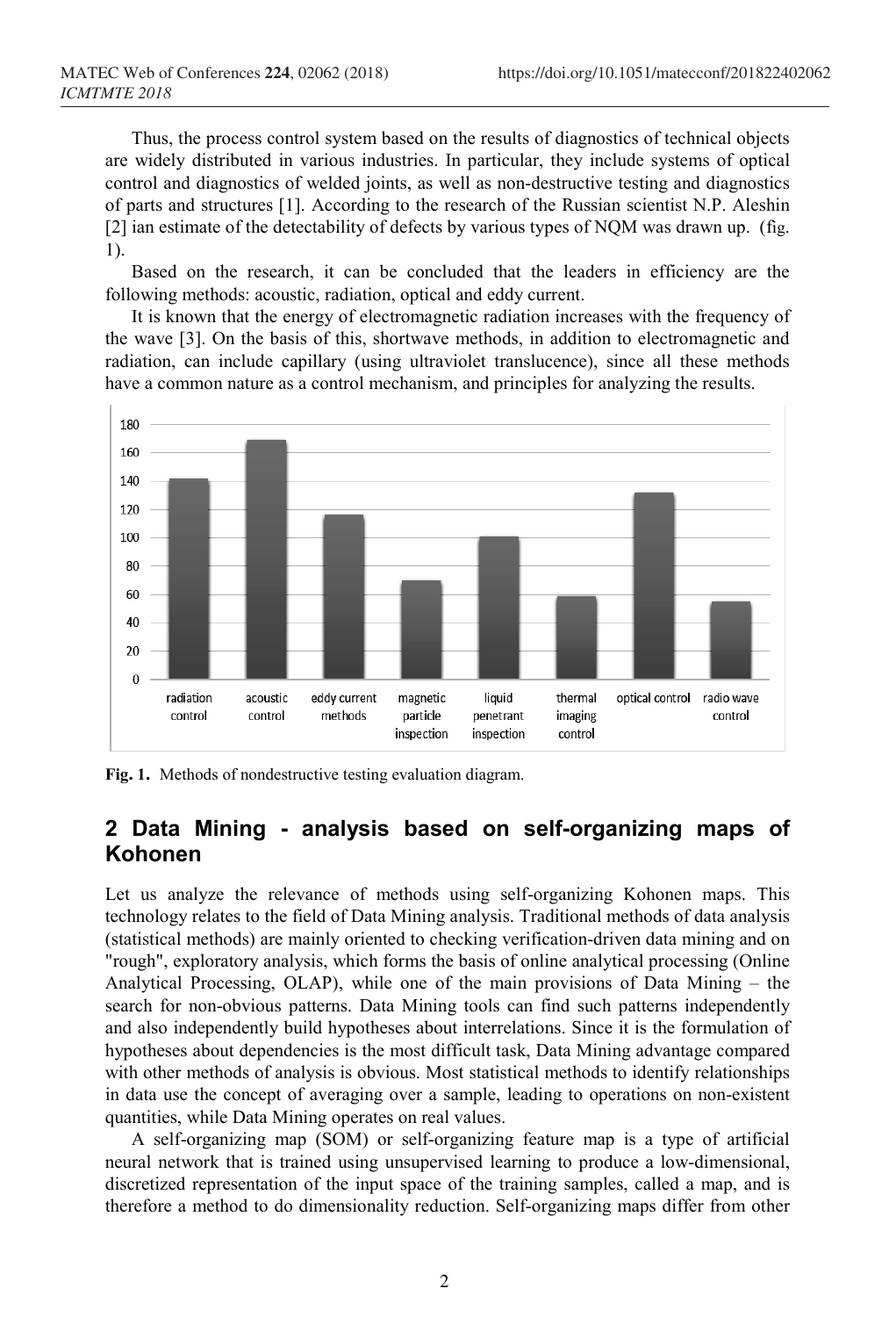artificial neural networks as they apply competitive learning as opposed to error-correction learning (such as back-propagation with gradient descent), and in the sense that they use a neighborhood function to preserve the topological properties of the input space [4].

The general scheme of the network is shown in Fig. 2 [5].



**Fig. 2.** Scheme of the SOM work.

Kohonen algorithm makes it possible to construct a neural network for dividing the input signal vectors on the subgroup. The network consists of n neurons, forming a rectangular lattice on the plane [6]. Elements of the input signals fed to the inputs of all neurons in the network. In the process of the algorithm, the synaptic weights of the neurons are tuned.

Input signals (vectors of real numbers) are sequentially imposed network. Desired output signals are not detected. After it had been charged with a sufficient number of input vectors, the network determines synaptic weights clusters.

To assign an object to a cluster need to find a cluster with a minimum distance from the object to the centroid of the cluster. Usually used for this calculation of the Euclidean distance or Hamming distance [7].

As a result of solving the clustering problem, a cluster map is obtained, where closelying clusters correspond to the input vectors of the neural network that are closer to each other. All this allows you to perform a visual multi-parametric ordering information. It is important that in this case unexpected clusters of "close" data [8] can be detected, the subsequent interpretation of which by the user can lead to obtaining new knowledge about the object under study.

In a set of Input Layer data involved data to assess the effectiveness of control methods, production flaw market and the market offers for nondestructive testing services:

*Input Layer = [Method [x1], Equipment offer [x2], Service offer [x3], Gross efficiency [x4]],* (1)

where *xn* - a set of vector data of the same type and destination.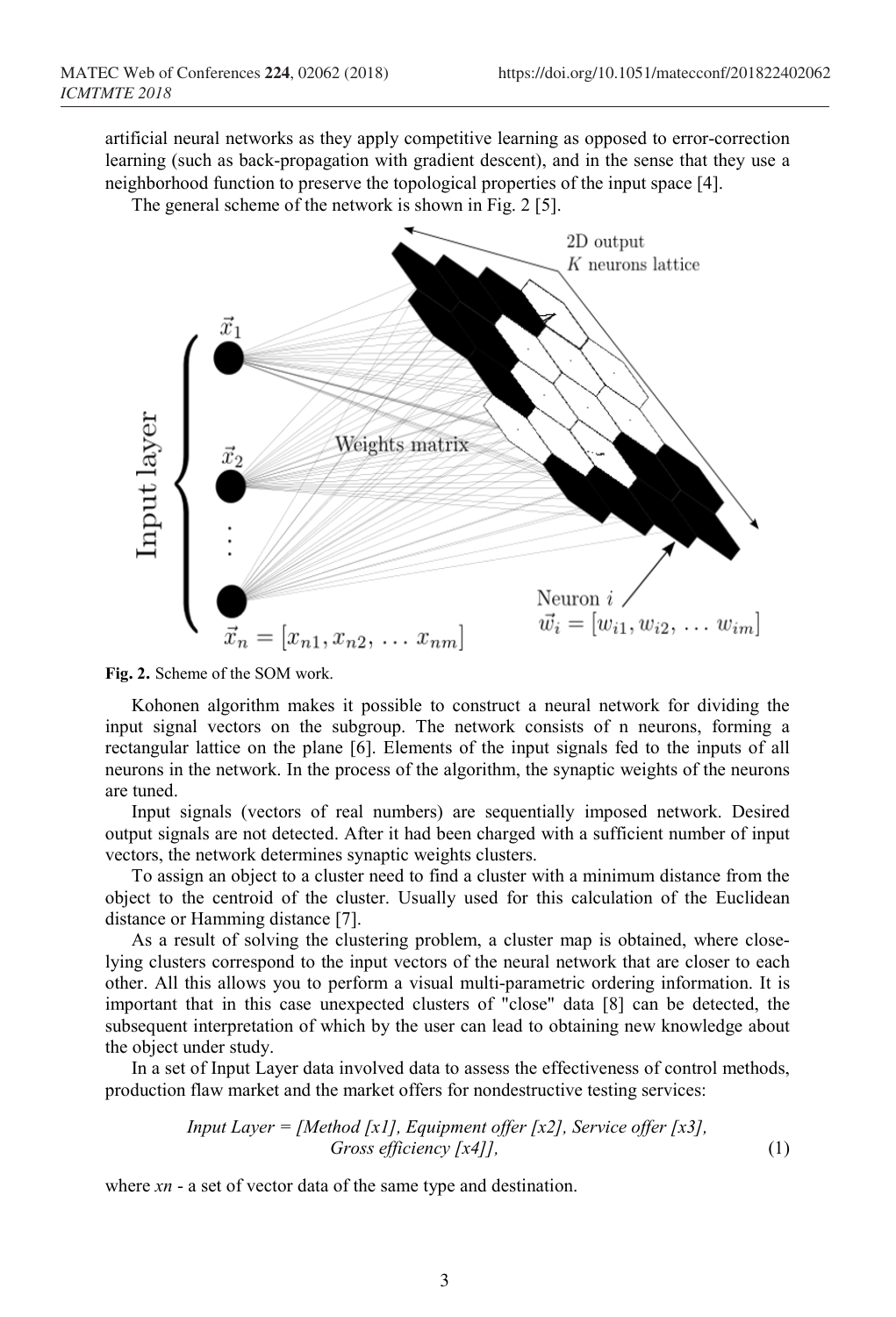The group of input values rated on effectiveness scales are presented on the basis of the convolution of the data from Table 1.

Evaluation carried out in the form of a system, "5" - excellent, "4" - good, "3" satisfactory, "1" - is not used.

The separation between the training set and the test  $-95$  and  $5\%$ . Groups of clusters assigned equivalent value.

As an input network, clustering was carried out in 6 regions according to the following groups of methods for nondestructive testing (Fig. 3, from left to right, from top to bottom: ultrasonic inspection, thermal imaging control, magnetic particle inspection, short-wave electromagnetic control methods, eddy current methods, visual inspection).



**Fig. 3.** Non-destructive testing methods input clusters group.



**Fig. 4.** The data-in for the markets of goods and services input clusters groups.

On the left in the figure– offers for equipment; on the right – offers on services.

The input data on the markets for goods and services are grouped into the following clusters (fig. 4):

The resulting matrix of distances is represented in fig. 5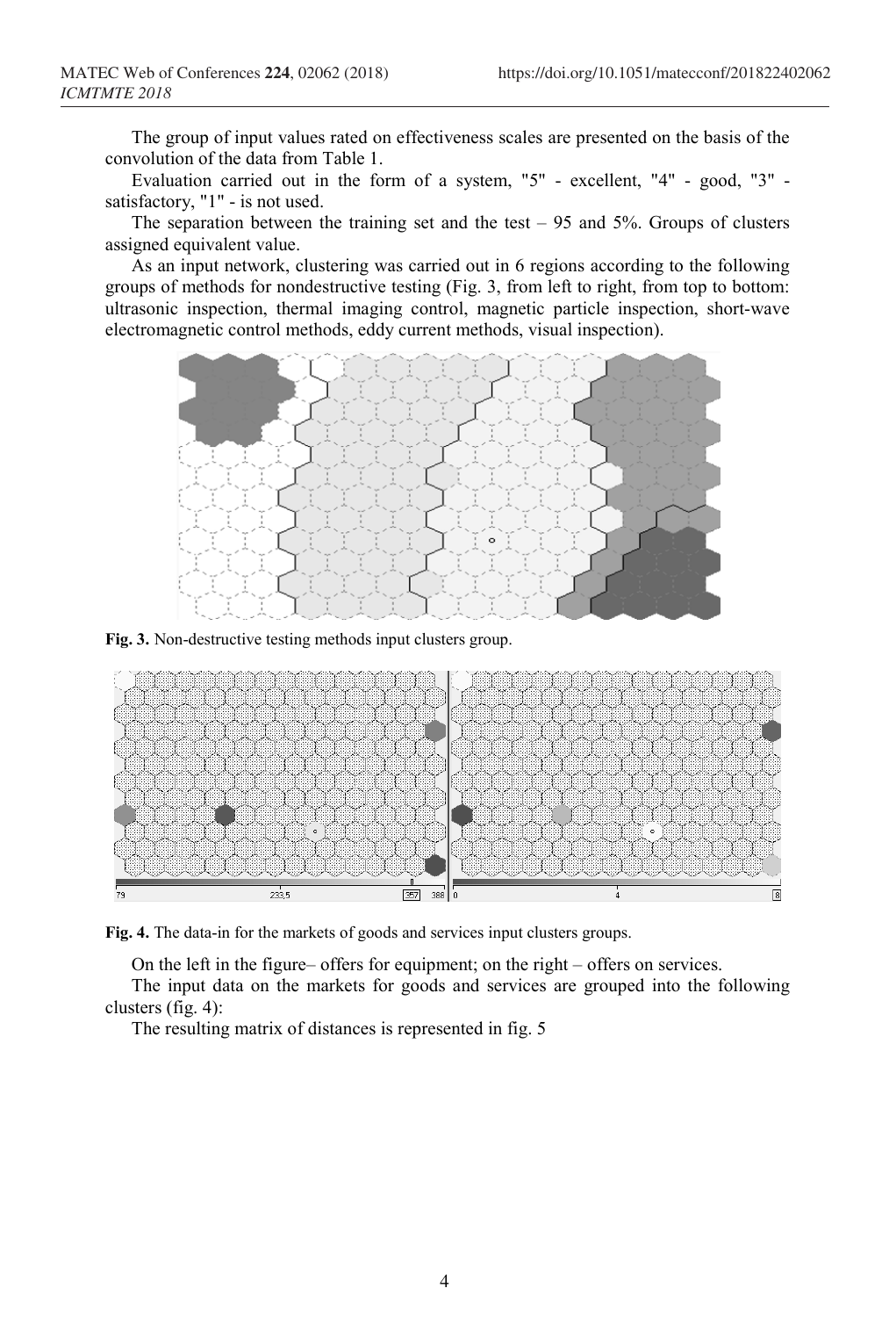| Object of            |                                                            | <b>Type of NFM</b>          |                  |                         |                  |                         |                  |  |
|----------------------|------------------------------------------------------------|-----------------------------|------------------|-------------------------|------------------|-------------------------|------------------|--|
| control              | ElectromagneticCapillary Eddy MagneticAcousticThermalRadio |                             |                  |                         |                  |                         |                  |  |
|                      | (radiation,                                                |                             | current          |                         |                  |                         | wave             |  |
|                      | optical)                                                   |                             |                  |                         |                  |                         |                  |  |
|                      |                                                            | Non-ferromagnetic materials |                  |                         |                  |                         |                  |  |
|                      | Wire, in the range of diameter                             |                             |                  |                         |                  |                         |                  |  |
| $1-14$ mm            | 4                                                          | $\boldsymbol{0}$            | 5                | $\boldsymbol{0}$        | 5                | $\boldsymbol{0}$        | $\boldsymbol{0}$ |  |
| $0,01-1$ mm          | 4                                                          | $\theta$                    | $\overline{5}$   | $\theta$                | $\overline{5}$   | 3                       | $\theta$         |  |
|                      |                                                            | Rods, ranging in diameter   |                  |                         |                  |                         |                  |  |
| 156-1000 mm          | 5                                                          | $\overline{0}$              | 5                | $\boldsymbol{0}$        | 5                | $\theta$                | $\boldsymbol{0}$ |  |
| 30-100 mm            | 5                                                          | $\boldsymbol{0}$            | 5                | $\boldsymbol{0}$        | 5                | $\boldsymbol{0}$        | $\boldsymbol{0}$ |  |
| $\overline{3-40}$ mm | 5                                                          | $\theta$                    | $\overline{5}$   | $\boldsymbol{0}$        | 5                | $\theta$                | $\theta$         |  |
|                      | Sheets, plates with thickness                              |                             |                  |                         |                  |                         |                  |  |
| 4-10 and more        | 5                                                          | 4                           | 5                | $\boldsymbol{0}$        | 5                | $\theta$                | $\mathbf{0}$     |  |
| mm                   |                                                            |                             |                  |                         |                  |                         |                  |  |
| $0.1 - 3.9$ mm       | 5                                                          | 4                           | 5                | $\theta$                | 5                | $\theta$                | $\boldsymbol{0}$ |  |
| $0.1 - 1$ mm         | $\overline{4}$                                             | $\overline{4}$              | 5                | $\boldsymbol{0}$        | 5                | 3                       | 3                |  |
| Long product         | 5                                                          | $\overline{4}$              | $\overline{4}$   | $\boldsymbol{0}$        | 5                | $\boldsymbol{0}$        | $\boldsymbol{0}$ |  |
| Casting              | 5                                                          | 5                           | $\theta$         | $\boldsymbol{0}$        | $\overline{4}$   | 3                       | $\boldsymbol{0}$ |  |
| Welds                | $\overline{\mathbf{3}}$                                    | $\overline{4}$              | 3                | 3                       | 5                | $\overline{\mathbf{3}}$ | $\boldsymbol{0}$ |  |
| Glued joints         | $\overline{4}$                                             | $\overline{4}$              | $\boldsymbol{0}$ | $\boldsymbol{0}$        | 5                | $\overline{4}$          | 5                |  |
| Soldering            | 3                                                          | 3                           | 3                | $\theta$                | 5                | $\overline{3}$          | $\theta$         |  |
| joints               |                                                            |                             |                  |                         |                  |                         |                  |  |
| Threaded joints      | $\theta$                                                   | $\overline{4}$              | 3                | 5                       | $\boldsymbol{0}$ | $\theta$                | $\theta$         |  |
|                      |                                                            | Ferromagnetic materials     |                  |                         |                  |                         |                  |  |
| Wire                 | 4                                                          | $\theta$                    | 5                | 5                       | 5                | 3                       | $\theta$         |  |
|                      | Rods, ranging in diameter                                  |                             |                  |                         |                  |                         |                  |  |
| 30-10 mm             | 5                                                          | $\theta$                    | 5                | 5                       | 5                | $\boldsymbol{0}$        | $\boldsymbol{0}$ |  |
| $3-4$ mm             | 5                                                          | $\Omega$                    | $\overline{5}$   | $\overline{5}$          | $\overline{5}$   | $\theta$                | $\boldsymbol{0}$ |  |
|                      | Welded tubes with a diameter in the range                  |                             |                  |                         |                  |                         |                  |  |
| 150-1000 mm          | 4                                                          | 4                           | 5                | 5                       | 5                | $\boldsymbol{0}$        | $\boldsymbol{0}$ |  |
| 50-150 mm            | $\overline{4}$                                             | $\overline{4}$              | 5                | 5                       | 5                | $\theta$                | 0                |  |
| 30-40 mm             | $\overline{4}$                                             | $\overline{4}$              | 5                | 5                       | 5                | $\theta$                | 0                |  |
|                      | Sheets, plates with thickness                              |                             |                  |                         |                  |                         |                  |  |
| 4-10 and more        | 4                                                          | 4                           | 4                | $\overline{4}$          | 5                | $\boldsymbol{0}$        | $\boldsymbol{0}$ |  |
| mm                   |                                                            |                             |                  |                         |                  |                         |                  |  |
| $0,1-3,9$ mm         | $\overline{4}$                                             | $\overline{4}$              | 5                | 5                       | 5                | $\boldsymbol{0}$        | $\theta$         |  |
| $0,1-1$ mm           | $\overline{4}$                                             | $\overline{4}$              | 5                | 5                       | 5                | $\overline{\mathbf{3}}$ | 3                |  |
| Long product         | $\overline{4}$                                             | $\overline{4}$              | 3                | $\overline{\mathbf{3}}$ | 5                | $\boldsymbol{0}$        | $\boldsymbol{0}$ |  |
| Casting              | $\overline{4}$                                             | $\overline{4}$              | 3                | $\overline{3}$          | $\overline{4}$   | $\boldsymbol{0}$        | $\boldsymbol{0}$ |  |
| Aggregate            | 103                                                        | 68                          | 103              | 58                      | 118              | 25                      | 6                |  |
| assessments          |                                                            |                             |                  |                         |                  |                         |                  |  |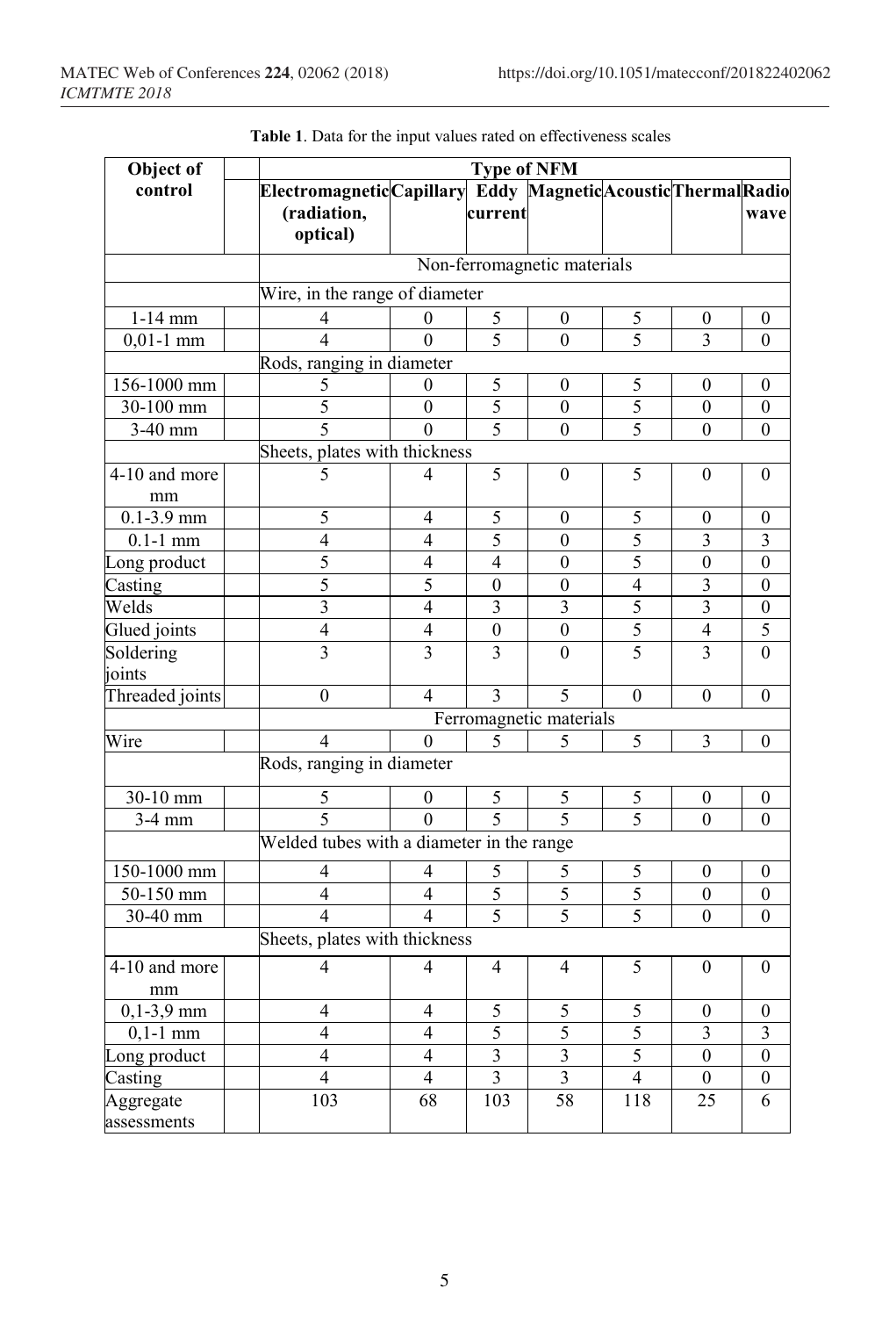

**Fig. 5.** The result of distance matrix.

As a result of the cluster analysis, based on the distance matrix and the resultant cluster map, the following efficiency diagram of the methods of automated non-destructive testing is formed (fig. 6):



**Fig. 6.** The result of self-organizing map for nondestructive control.

## **3 Application of analysis results to the task of spot welds control**

When using electromagnetic methods of control, the basis of automation is the recognition of the resulting images (for example - X-rays) in order to develop solutions on the presence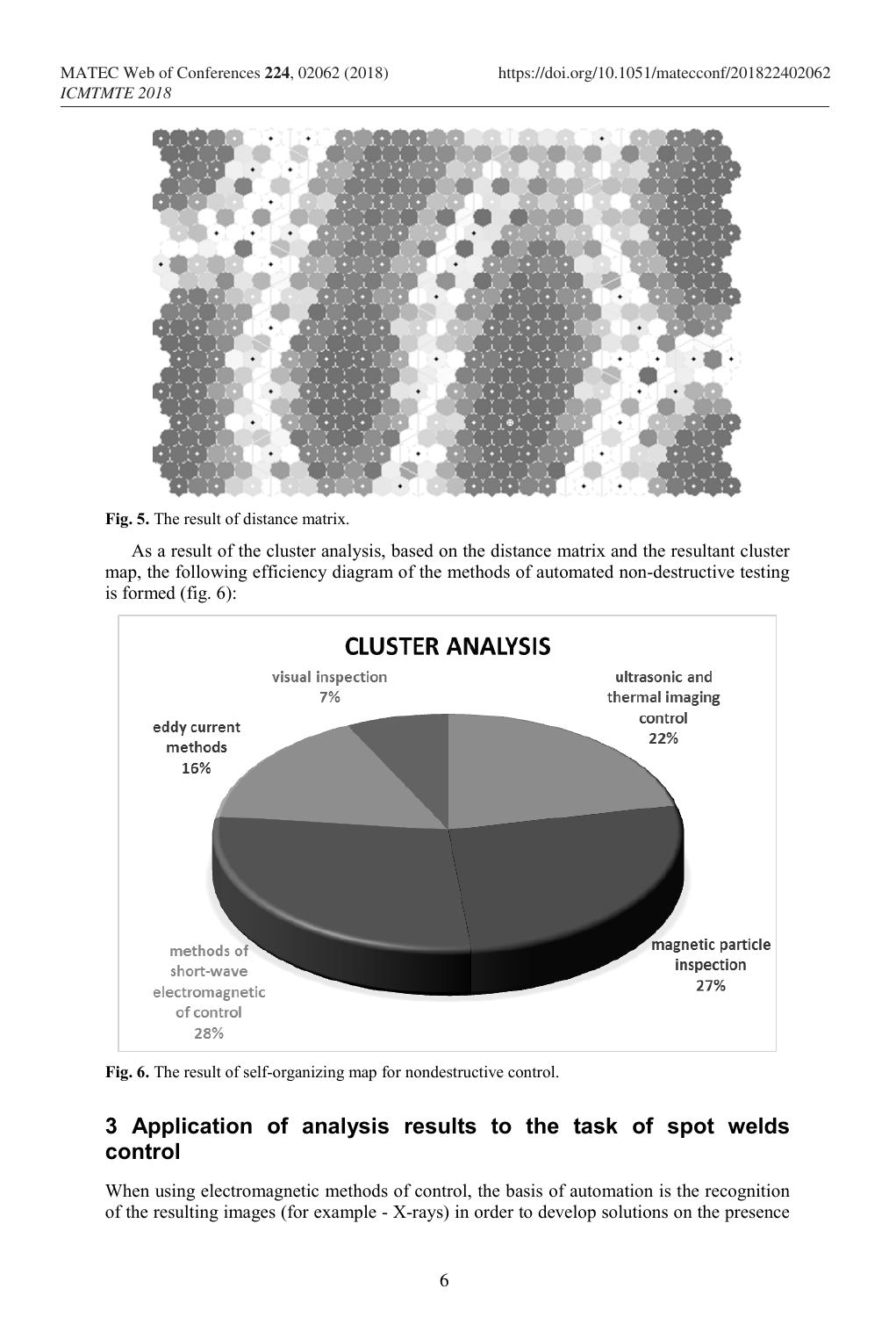or absence of defects.

X-ray diffraction pattern of the welded joint is a two-level classification nugget, the first level is determined which object belongs to a class of disorders cast core diameter, and the second – to classes disorders core arrangement. It was found that for the level of recognition of the violation of the diameter of the cast core, classification can be carried out by building vertical and horizontal histograms for the image segment. For objects that are not included in the "burn" and "unheated" classes, it is necessary to determine the belonging to the displacement classes. In this case, the very fact of classifying the dislocation of the kernel is not very informative, since to remove the defects of the core displacement, it is necessary to know the direction and magnitude of the displacement, which can be determined by creating a group of corresponding classes and determining whether the object belongs to the class of the given group.

When digital processing results in the form of an image, its representation in memory is used in the form of a digital model represented by a matrix of the form:

$$
I = \begin{bmatrix} F_{11} & F_{12} & F_{13} & \dots & F_{1i} & \dots & F_{1n} \\ F_{21} & F_{22} & F_{23} & \dots & F_{2i} & \dots & F_{2n} \\ \dots & \dots & \dots & \dots & \dots & \dots & \dots \\ F_{j1} & F_{j2} & F_{j3} & \dots & F_{ji} & \dots & F_{jn} \\ \dots & \dots & \dots & \dots & \dots & \dots & \dots \\ F_{m1} & F_{m2} & F_{m3} & \dots & F_{mi} & \dots & F_{mn} \end{bmatrix},
$$
 (2)

where  $F_{i,j}$  – code characterizing the tone, saturation and brightness of the i-th pixel of the jth line of the raster;  $1 \le i \le n$ ;  $1 \le i \le m$ .

An important step in the process of preparing a controlled segment to classify by kernel offsets is the selection of edges and contours of objects based on the emphasis on brightness differences [9]. The following methods were studied and tested: Roberts, Laplace, Wallace, Sobel, Kirsch, the statistical method. It is revealed that, with respect to the problem posed, the Laplace method leads to the result, most closely approximated to the required response.

The most suitable for images obtained by X-ray methods (giving the most precise response to the necessary boundaries) is the Laplacian of the following form:

$$
L(f(x,y)) = -f(x-1,y-1) - 2 \cdot f(x,y-1) - f(x+1,y-1) - 2 \cdot f(x-1,y) + 12 \cdot f(x,y) - 2 \cdot f(x+1,y) - f(x-1,y+1) - 2 \cdot f(x,y+1) - (x+1,y+1)
$$
\n(3)

The step of applying patterns to the source segment is an element-wise overlay of all generated templates into the source image based on the prototype comparison. Analyzing the detection of coincidences for all characteristics, the base instance of the class is set by. Based on the detected specimen, the radius and coordinates of the center of the test compound are determined.

According to the received data it is possible to draw conclusions regarding the admissibility of the dimensions of the seat for the connection (to reveal the "defective parts" or "burn" of the part) and the relative location of the previously found center of the cast core of the joint and the center of the weld region, which will allow the possible misalignment of the electrode relative to the surface of the part.

#### **4 Conclusion**

In view of the above, one may conclude that leadership in the field of electromagnetic control.